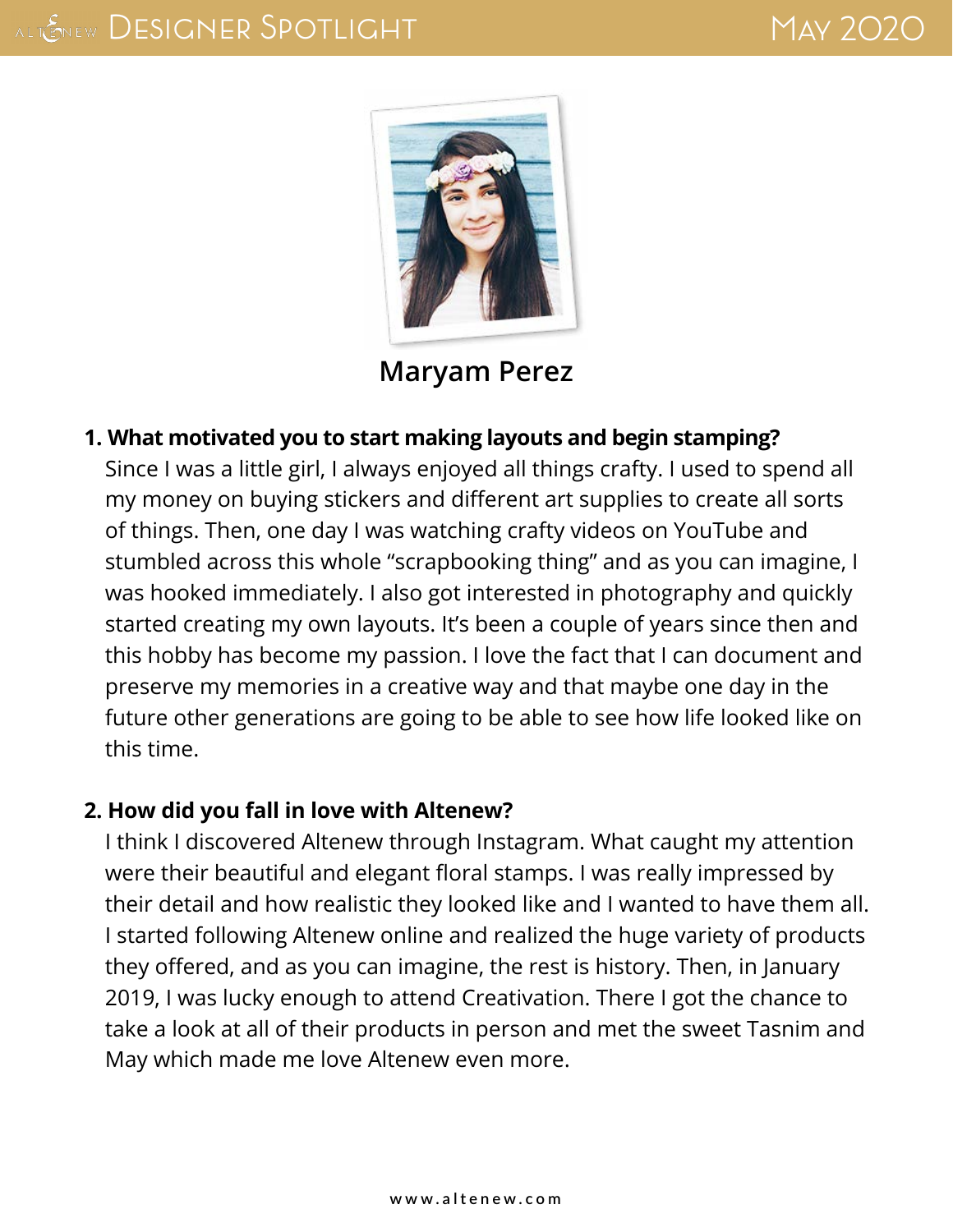## **3. You have constantly wowed us with your incredible coloring skill and the way you balance the elements and designs in your cards! Do you have a favorite technique to do? Please share some tips with us!**

Thank you! :) My favorite technique is fussy cutting. I cannot seem to be able to create a project without fussy cutting something. I love this technique because it allows me to create my own embellishments, and even though it takes some time and requires patience, I find it very therapeutic and relaxing.

## **4. Do you have a specific crafting style that you are comfortable with or like to stick to?**

My style has definitely evolved over the years, but I try to stick to clean and fresh designs. I love using different colors of the rainbow and to include floral elements into my pages. I'm also a big fan of texture, so I often tend to use lots of foam dots to pop-up elements and to highlight some others, and also try techniques like hand-stitching or stenciling with embossing paste which add a lot of dimension. In addition, lately, I've been trying to experiment with coloring stamped images using different mediums like watercolors, colored pencils, and paints, and include the final pieces into my projects.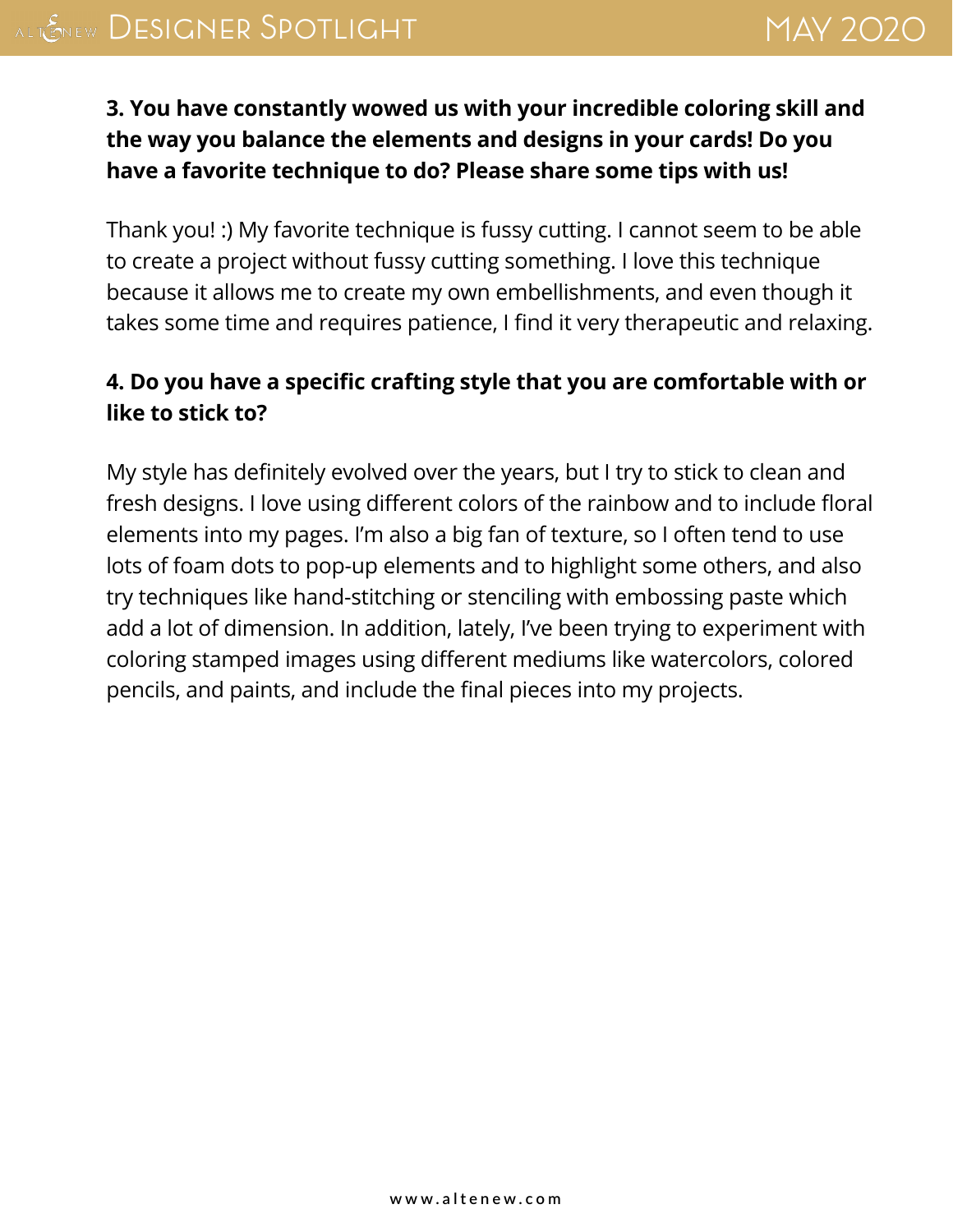## **5. Can you share a favorite card or DIY project that you made previously using Altenew products?**

That's a difficult one. I'm constantly creating new projects which means my favorites are always changing. Right now, I have two layouts that I love. The first one features some new washi tapes, including the beautiful Floral Field Washi Tape, and the second one highlights the Open Bloom 3D Die Set and the super versatile Fine Frames Diamonds Die Set.

#### [Lovely Scrapbook Layout](http://maryamperez.blogspot.com/2020/03/altenew-march-2020-washi-tapes-release.html)

*Supplies: [Rose Petal Washi Tape Set](https://altenew.com/products/rose-petal-washi-tape-set), [Sea Shore Washi Tape Set,](https://altenew.com/products/sea-shore-washi-tape-set) [Floral](https://altenew.com/products/floral-field-washi-tape)  [Field Washi Tape,](https://altenew.com/products/floral-field-washi-tape) [Positivity Washi](https://altenew.com/pages/search-results-page?q=Positivity+Washi+Tape)  [Tape](https://altenew.com/pages/search-results-page?q=Positivity+Washi+Tape), [Marsh Land Washi Tape,](https://altenew.com/products/marsh-land-washi-tape) [New](https://altenew.com/products/new-day-card-kit-enamel-dots)  [Day Card Kit Enamel Dots,](https://altenew.com/products/new-day-card-kit-enamel-dots) [Reflection](https://altenew.com/products/reflection-collection-epoxy-buttons-wood-veneer-bundle)  [Collection Epoxy Buttons & Wood](https://altenew.com/products/reflection-collection-epoxy-buttons-wood-veneer-bundle)  [Veneer Bundle,](https://altenew.com/products/reflection-collection-epoxy-buttons-wood-veneer-bundle) [Fantasy Floral 3D Die](https://altenew.com/products/fantasy-floral-3d-die-set)  [Set.](https://altenew.com/products/fantasy-floral-3d-die-set)*